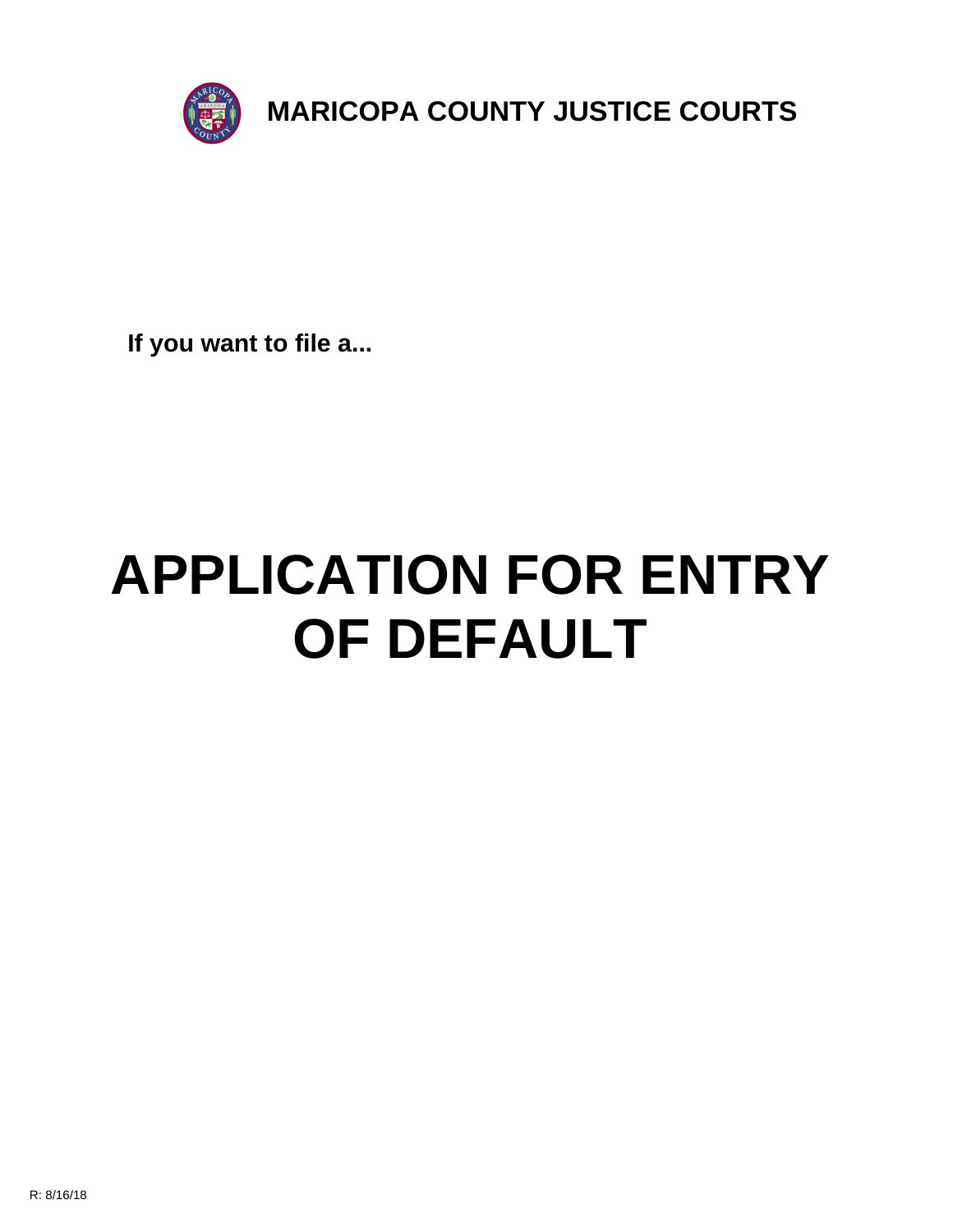

**MARICOPA COUNTY JUSTICE COURTS**

If the opposing party (or parties) in your case does not answer the claim or (if applicable) counterclaim within the time allowed, you may apply for default. If they fail to answer within TEN (10) working days of the filing of the application, the default will take effect and a default judgment may be entered against them.

## Please **STOP:**

If there has been an answer to the claim or a reply to a counterclaim filed.

#### Please **PROCEED:**

If you are filing the application after the allowed time has passed for filing an answer or a reply to a counterclaim.

#### **FORMS** Needed:

- 1) Application for Entry of Default form
- 2) Judgment form
- 3) Instructions for Obtaining a Default Judgment

#### **INSTRUCTIONS:**

- 1) Read the instructions sheet.
- 2) Complete the forms; *Application for Entry of Default* & *Judgment*
- 3) Make copies; original forms for the court, a copy for yourself and a copy for each party, a copy for counsel (if applicable).
- 4) File the original *Application for Entry of Default* form and the original and all copies of the *Judgment* form with the [court clerk.](http://justicecourts.maricopa.gov/)
- 5) The same day as filing with the court, mail copies of the *Application for Entry of Default* form to the other parties and counsel (if applicable)

Visit us at http://justicecourts.maricopa.gov/ for additional filing information and online forms.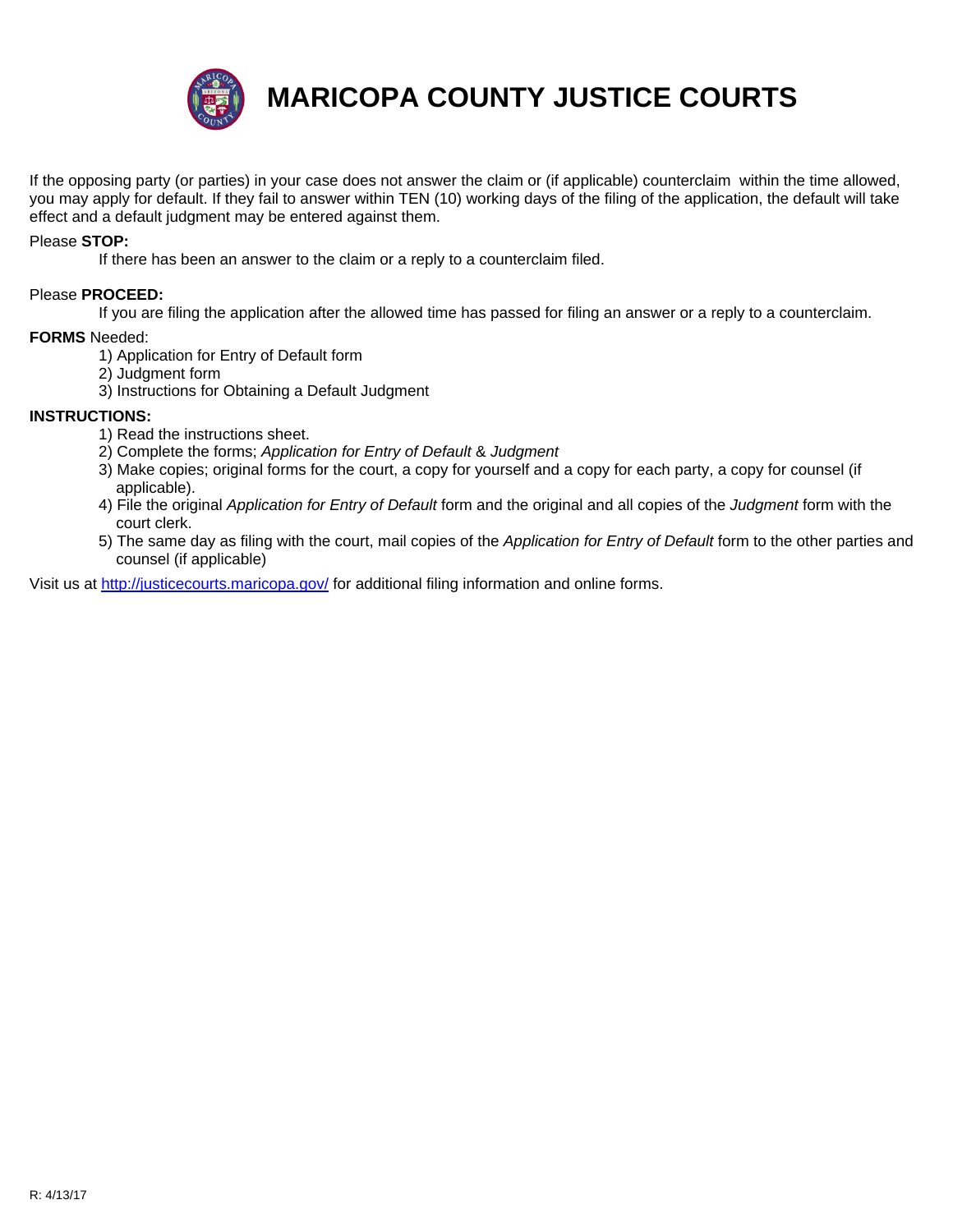

**Maricopa County Justice Courts**

INSTRUCTIONS FOR OBTAINING A DEFAULT JUDGMENT

## **Default Judgment Defined.**

If a Plaintiff has filed a lawsuit and the Defendant has not responded within the required time, then the Plaintiff may request that a default judgment be entered. A default judgment can be entered against any party who was served a complaint, counterclaim, cross-claim, or third-party complaint if that party either did not file an answer or file any type of response with the Court within the time allowed by the rules. Obtaining a default judgment is a two step process. JCRCP Rule 140.

## **Time Standards for Serving the Other Side.**

If the party is served with a summons and complaint (or with a counterclaim or with a cross-claim) within the State of Arizona, then they have twenty (20) days after receiving it to file either an answer or a response. If the party is served outside of the State of Arizona, then they have thirty (30) days to respond. JCRCP Rule 114.

## **Step One: Application for Entry of Default**

*Complete, file with the Court, and serve an Application For Entry of Default.* The Court form contains the information required by JCRCP Rule 140(b). It must be provided to everyone else according to the requirements of JCRCP Rule 140(c). After this application is filed with the Court, and after ten (10) judicial days have passed without a response, then the entry of default becomes effective. However, that is not the same thing as having a default judgment. The legal effect of an entry of default is that a party in default loses the right to litigate the merits of the claims against them; however, they may still participate in any proceedings concerning how much, if any, money should be awarded.

#### **Step Two: Request a Default Judgment**

*Complete, file with the Court, and serve a Request and Affidavit For Entry of Default Judgment along with a proposed judgment form and supporting documentation.* The Court form contains the information required by JCRCP Rule 140(e). Even though the other side has not responded, the party requesting a default judgment must still provide documents that substantiate the amount claimed (e.g. promissory note, loan agreement, contract, repair estimates, receipts, etc.). **A party who files a proposed default judgment must also provide the Court with stamped envelopes addressed to each party.** JCRCP 140(g). Once a default judgment is final, it has the same legal impact as if there had been a trial on the merits of the case.

#### **Default Hearings**

Most default judgments are granted without a hearing. However, if the other side was served by publication, then a default hearing will be held. JCRCP 140(j). A default hearing may also be held if the judge has some additional questions about the case or if it is requested by a party. JCRCP 140(f).

#### **Military Status**

To verify military status, check the Servicemembers Civil Relief Act website. https://scra.dmdc.osd.mil/scra/#/single-record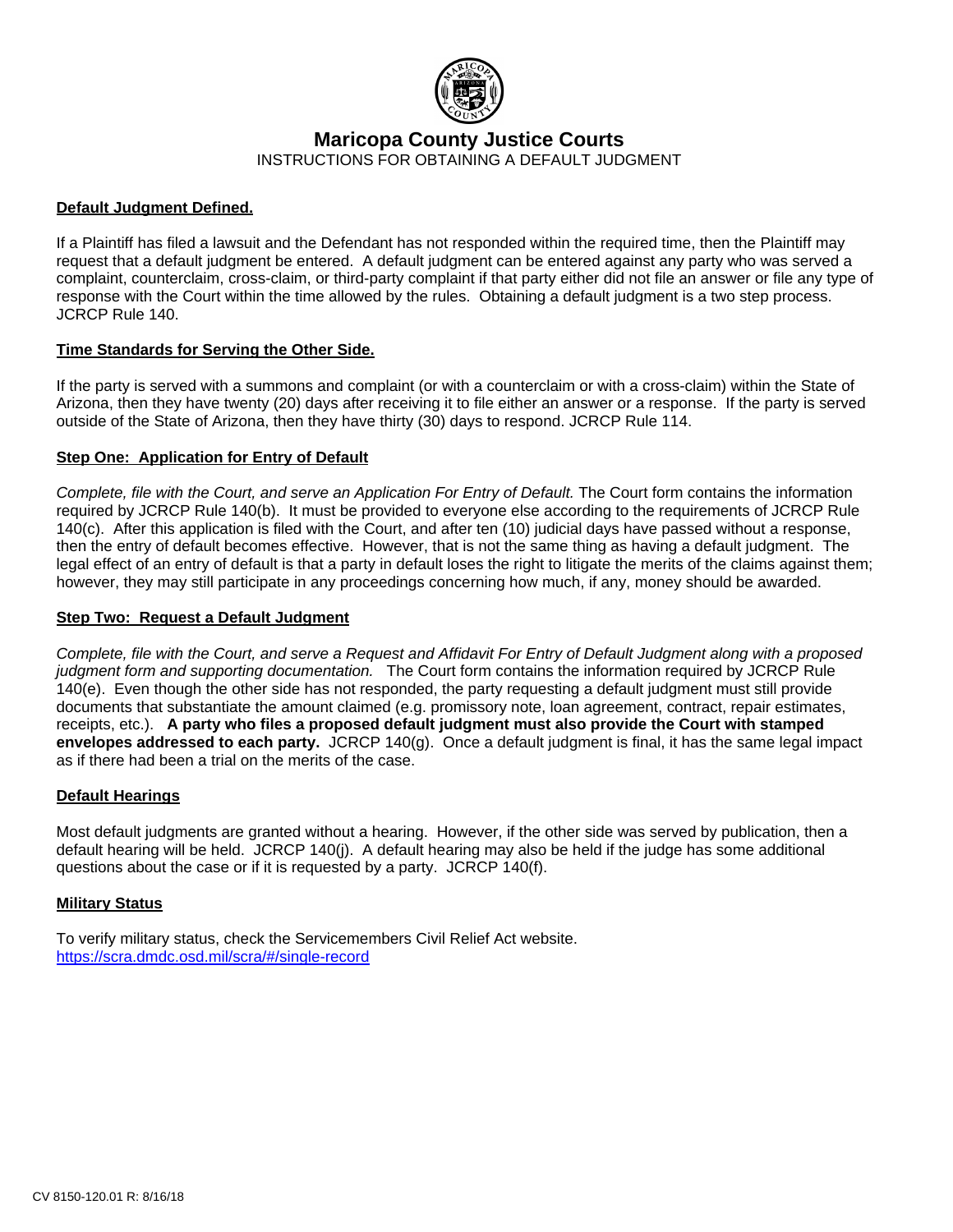

## **Maricopa County Justice Courts, Arizona**

| Plaintiff(s) Name / Address / Email / Phone                                                                                                                                                                                                                    | Defendant(s) Name / Address / Email / Phone                                                                                         |
|----------------------------------------------------------------------------------------------------------------------------------------------------------------------------------------------------------------------------------------------------------------|-------------------------------------------------------------------------------------------------------------------------------------|
|                                                                                                                                                                                                                                                                |                                                                                                                                     |
|                                                                                                                                                                                                                                                                |                                                                                                                                     |
|                                                                                                                                                                                                                                                                |                                                                                                                                     |
|                                                                                                                                                                                                                                                                |                                                                                                                                     |
| Attorney for Plaintiff(s) Name / Address / Email / Phone                                                                                                                                                                                                       | Attorney for Defendant(s) Name / Address / Email / Phone<br><b>APPLICATION FOR ENTRY OF DEFAULT</b>                                 |
|                                                                                                                                                                                                                                                                | <b>JCRCP Rule 140</b>                                                                                                               |
| □ Plaintiff □ Counterclaimant □ 3rd Party Plaintiff □ Attorney<br>I am the                                                                                                                                                                                     |                                                                                                                                     |
| THE FOLLOWING WERE SERVED THE SUMMONS AND COMPLAINT:                                                                                                                                                                                                           |                                                                                                                                     |
|                                                                                                                                                                                                                                                                |                                                                                                                                     |
| NOTICE to Defendant(s):<br>If you do not answer or file a responsive pleading with the court within ten (10) judicial days of the filing of this<br>Application, the Default will be effective and the Party may request a Judgment to be entered against you. |                                                                                                                                     |
|                                                                                                                                                                                                                                                                | I am applying for an Entry of Default against the above named party who has failed to timely file a response to the lawsuit.        |
| The Defendant was served the Summons and Complaint by:                                                                                                                                                                                                         |                                                                                                                                     |
| <b>Process Server</b>                                                                                                                                                                                                                                          | Alternative Service                                                                                                                 |
| Publication                                                                                                                                                                                                                                                    | Certified Mail (Small Claims)                                                                                                       |
| The Defendant $\Box$ is $\Box$ is not on active duty in the United States Military.                                                                                                                                                                            |                                                                                                                                     |
| Date:<br>Signature                                                                                                                                                                                                                                             |                                                                                                                                     |
| Plaintiff                                                                                                                                                                                                                                                      | □ Counterclaimant □ 3rd Party Plaintiff □ Attorney                                                                                  |
| <b>NOTICE to PARTY filing for Default:</b>                                                                                                                                                                                                                     | Any time after ten (10) judicial days have passed since the filing of this Application, it is your responsibility to file a Request |
| for Entry of Default Judgment or request a hearing. A Statement of Costs and proof of the claim (receipts, contract, etc.)                                                                                                                                     |                                                                                                                                     |
| must also be served upon all the parties in this lawsuit.                                                                                                                                                                                                      |                                                                                                                                     |
| I CERTIFY that a copy of this document has been or will be mailed on                                                                                                                                                                                           | to:                                                                                                                                 |
| Plaintiff at the above address                                                                                                                                                                                                                                 | □ Plaintiff's attorney □ Defendant at the above address □ Defendant's attorney                                                      |